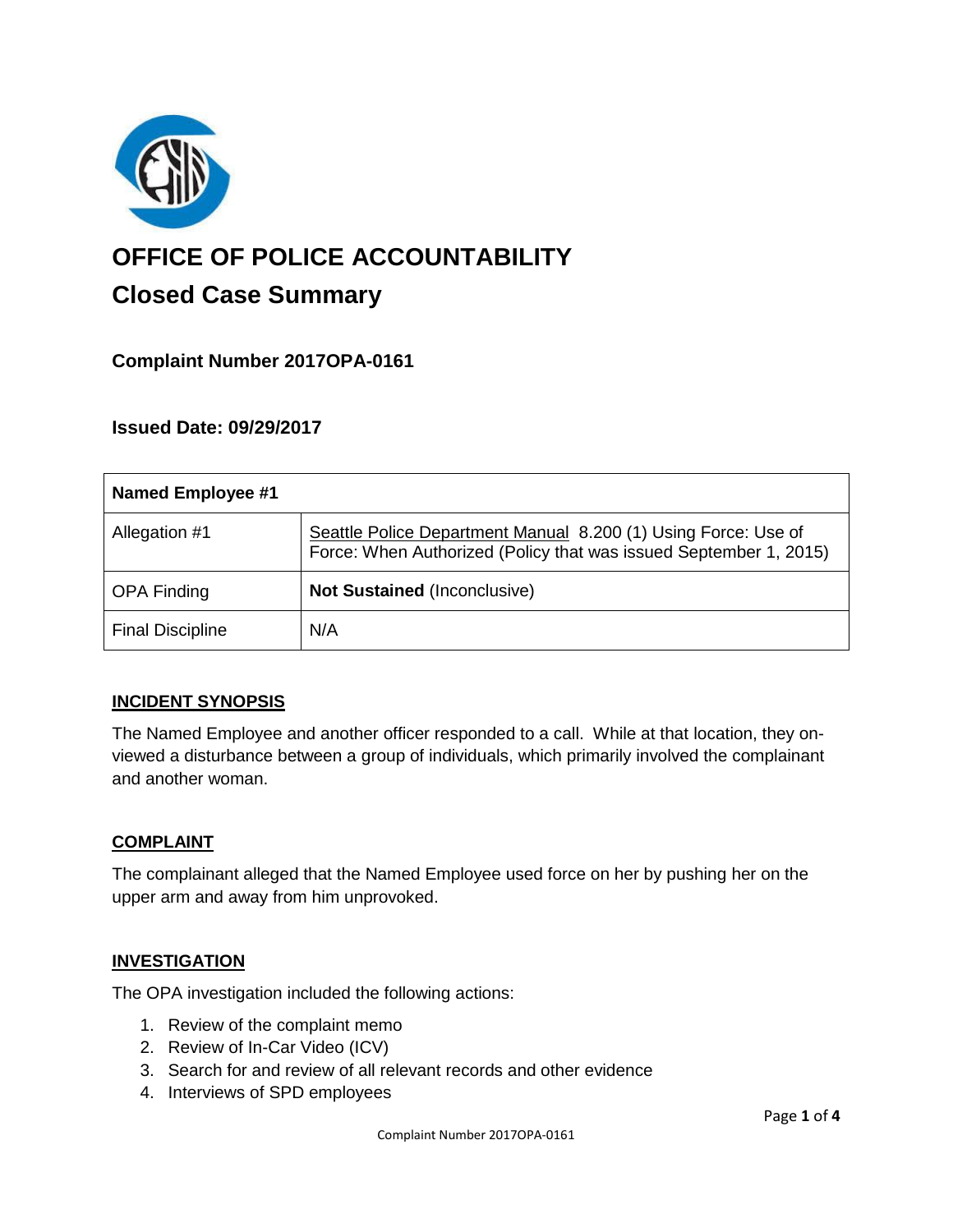#### **ANALYSIS AND CONCLUSION**

On the date in question, Named Employee #1 and a student officer responded to a trespass. While at that location, they on-viewed a disturbance between a group of individuals, which primarily involved the complainant and another woman. The complainant and the other woman were engaged in a loud verbal altercation. A third officer also responded to the scene.

The officers directed the complainant and the woman involved in the dispute to "break it up" and disperse. The officers told them to walk away in different directions. The complainant, however, indicated that she first wanted to get her possessions, which were near the other woman and in the opposite direction of where she was instructed to move. The complainant then began walking towards her belongings and through where Named Employee #1 was standing.

There was a dispute as to what happened next and, specifically, as to whether the complainant made initial physical contact with Named Employee #1.

The complainant, who did not follow through with her appointment to be interviewed by OPA, asserted that she did not actually touch Named Employee #1. However, both Named Employee #1 and the third officer indicated that she did. Two civilian witnesses to the incident provided accounts as to what they generally observed. Witness #1 did not provide any information indicating whether the complainant made initial physical contact with Named Employee #1. Witness #2 stated that he did not believe that the complainant made physical contact with any officer.

Named Employee #1 claimed that after the complainant bumped into him, he pushed her away with his hands open. He asserted that he did so in order to get her away from the immediate area of his person; specifically, because she had just physically bumped into him, was angry, and had been verbally aggressive. At around the time that the physical contact occurred, Named Employee #1 was heard on the third officer's ICV saying, "don't push me." Named Employee #1 stated that once he pushed her away from him, the complainant quickly turned around to face him and raised her hand as if she was going to strike him. Named Employee #1 then again pushed the complainant away around her elbows and indicated that if she maintained that conduct, she would be placed under arrest. At around this time, Named Employee #1 was heard on the third officer's ICV saying something along the lines of, "don't swing your hand." The third officer then engaged with the complainant and there was no further physical contact between the complainant and any of the officers.

The complainant, to the contrary, denied pushing Named Employee #1. She stated that she was pushed in the back for no apparent reason and her arm was grabbed. She also stated that an officer put his hands on her 4-5 times and twisted her arm behind her back.

Witness #1 did not respond to OPA's request for an interview. However, her account of the incident was documented on a Sergeant's ICV. She said that she saw Named Employee #1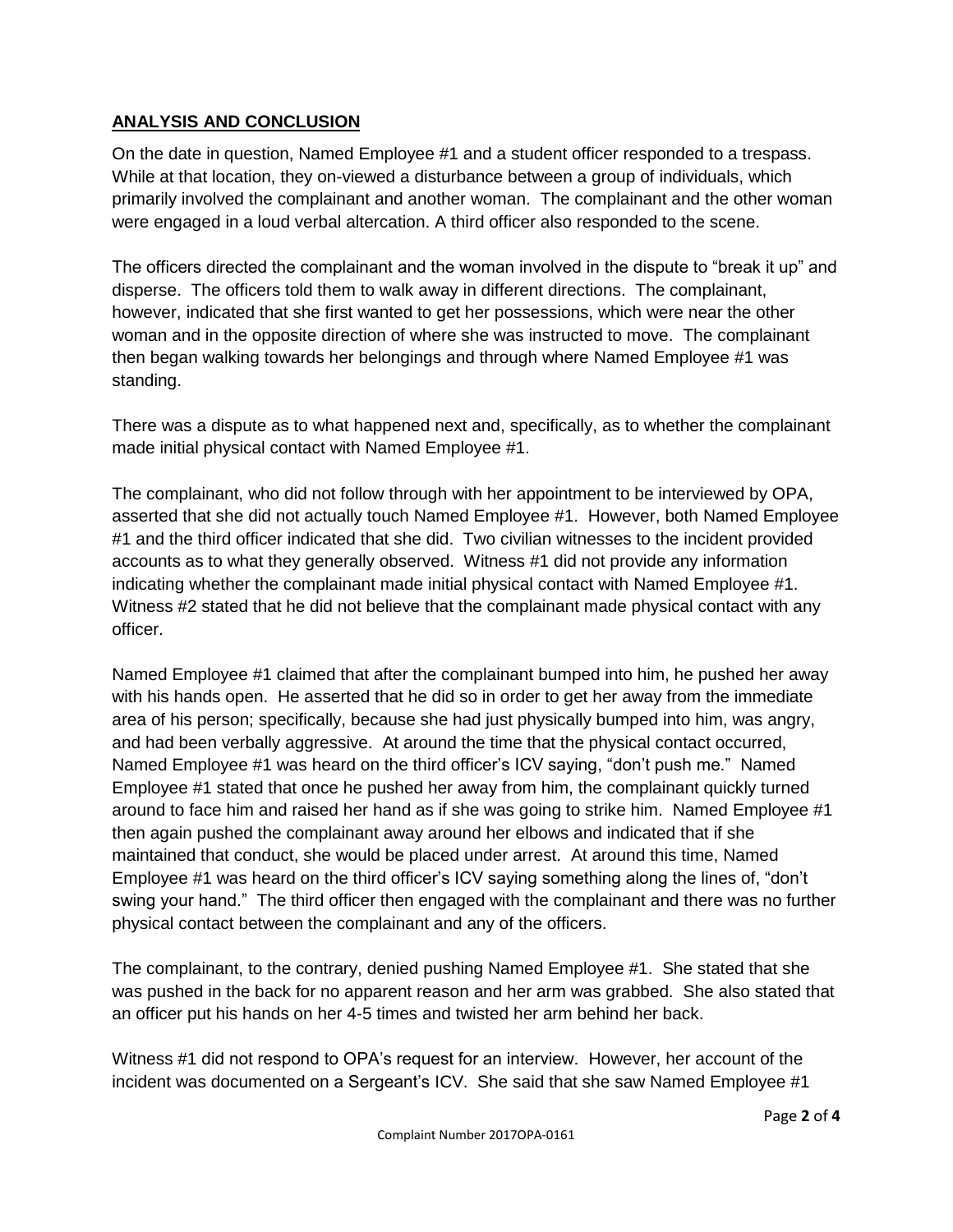push the complainant in the arm and harder than the other woman originally involved in the argument had pushed the complainant. From a review of the ICV, Witness #1 appeared to be intoxicated, and was angry and profane. For these reasons, the OPA Director did not place great weight on her account.

Witness #2 spoke to the Sergeant at the scene and agreed to be interviewed telephonically by OPA. He said that he witnessed the incident from his second floor window. Witness #2 heard some women arguing for a period of time. He heard officers tell the women to go their separate ways, but observed one woman walk closely to an officer and saw the officer push her. Witness #2 did not believe that the woman made physical contact with the officer. Witness #2 did not hear the officer say anything before or during the push. He then viewed the woman turn around suddenly as if she "wanted to do something," but reported that she did not strike the officer. Witness #2 stated that he did not see the woman raise her hands into fists. He stated that the officer then "grabbed" the woman as if he was going to put her in handcuffs, but did not ultimately do so. Witness #2 did not create a video or audio recording of the incident.

After she was pushed by Named Employee #1, the complainant was angry and requested that a supervisor be called to the scene. Both the Sergeant and a Lieutenant responded to the scene and screened the incident. Neither reported any complaint of pain from the complainant and both believed that the force used was de miminis.

Manual Policy 8.200 requires that force used by officers be reasonable, necessary and proportional. Whether force is reasonable depends "on the totality of the circumstances" known to the officers at the time of the force and must be balanced against "the rights of the subject, in light of the circumstances surrounding the event." The policy lists a number of factors that should be weighed when evaluating reasonableness. Force is necessary where "no reasonably effective alternative appears to exist, and only then to the degree which is reasonable to effect a lawful purpose." Lastly, the force used must be proportional to the threat posed to the officer.

There was a dispute between Named Employee #1 and the complainant as to whether she made initial physical contact and as to the nature and extent of the force used. If the incident unfolded as Named Employee #1 described and as the third officer's account supported, the OPA Director found that the force used was reasonable, necessary, and proportional to ensure officer safety. If the complainant's version was correct and she did not make contact with Named Employee #1 and was, thus, pushed for no reason, the OPA Director's conclusion would be different.

The incident was not visually captured on ICV. The audio of the incident was captured, however, and tended to support Named Employee #1's version of the events. Specifically, Named Employee #1's recorded statements to the complainant to not push him and to not swing her hand were consistent with her alleged conduct as reported by Named Employee #1. While the OPA Director found Witness #2 to be credible and that his account supported the complainant's version, it did not alone serve to overcome the other evidence.